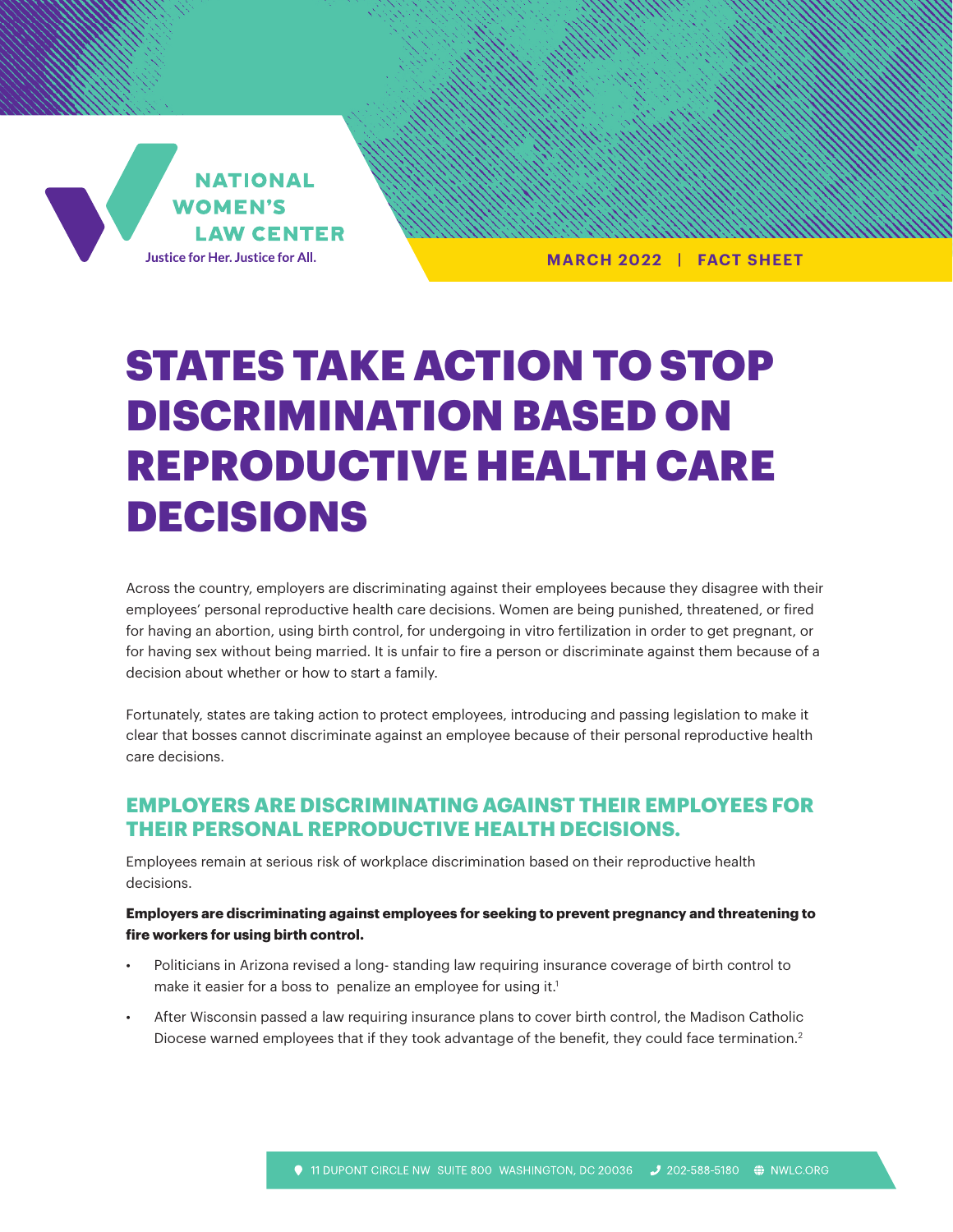#### **Employers are firing employees for pursuing pregnancy through the use of assisted reproductive technology.**

- When Anne Williams Dorsey, an assistant principal at a West Palm Beach high school, disclosed that she was undergoing in-vitro-fertilization, she was allegedly reassigned to a position with a lower salary and replaced by a man with less experience.3
- Christa Dias, an unmarried teacher for two schools with the Archdiocese of Cincinnati, Ohio, was fired after she became pregnant using artificial insemination.4
- Kelly Romenesko was fired from her job of seven years teaching French because she and her husband used in vitro fertilization to become pregnant.<sup>5</sup>
- Emily Herx was fired from her teaching job in Indiana for using in vitro fertilization. According to a local paper, Herx wrote a letter to school officials after being informed of her firing in which she lamented being forced to choose between keeping her job and starting a family.6

### **Employers are firing employees for having sex outside of marriage.**

- Christine John, a kindergarten teacher in Michigan, was called into a meeting with school officials. They asked why she was four months pregnant when she was married only two months before. John says that officials told her that premarital sex is strictly forbidden by the school and that her services were no longer needed.<sup>7</sup>
- After an anonymous letter revealed her pregnancy, unmarried middle school teacher Shaela Evenson was fired by a school district in Montana for having sex outside of marriage. She was fired despite her ten-year career at the school and the fact that the principal called her an "excellent teacher."8
- After revealing her pregnancy, preschool teacher Michelle McCusker was fired from a New York school for becoming pregnant outside of marriage.<sup>9</sup>

#### **Employers are firing employees for taking time off to seek abortion care.**

In 2016, Elena DeJesus was fired by Florida Central Credit Union for having abortion, despite the fact that her time off for the procedure was approved and she had just received a positive performance review.<sup>10</sup>

• Nicole Ducharme was fired from her job as a bartender and server in Louisiana in 2017. She told her manager that she was pregnant and needed two days off to have an abortion but was fired on the day of the procedure.<sup>11</sup>

These employees were dedicated to their jobs and fully qualified for their position. It is unfair that they–or any person–would be fired simply because of their decisions related to their reproductive health, including whether to start a family.

# **DISCRIMINATION BASED ON REPRODUCTIVE HEALTH DECISIONS MAY FALL INTO GAPS IN EXISTING LAWS.**

Many state and federal laws–particularly those that protect against discrimination on the basis of sex or pregnancy– offer protections against reproductive health discrimination. For example, a federal district court clarified in 2019 that the federal Pregnancy Discrimination Act's protections include abortion, and that a woman "terminated from employment because she had an abortion was terminated because she was affected by pregnancy."12 And guidance from the federal agency that interprets and enforces the federal law prohibiting sex and pregnancy discrimination in employment states that this law "necessarily includes a prohibition on discrimination related to a woman's use of contraceptives."13

Yet, narrow or erroneous decisions by courts and officials have created loopholes in the existing laws that leave employees without a legal remedy when they face discrimination for their reproductive health decisions.

- A federal court in Michigan held that firing an employee for taking time off work in order to undergo fertility treatment was not pregnancy discrimination under federal law because infertility is not part of "pregnancy, childbirth, or related medical conditions."14
- In the case of Kelly Romenesko, who was fired for using in-vitro fertilization, an investigator for the state's agency charged with enforcing anti-discrimination laws upheld her termination. The agency said that she had not been fired for becoming pregnant, which would have been illegal, but for undergoing in vitro fertilization, which was not protected under state law.15